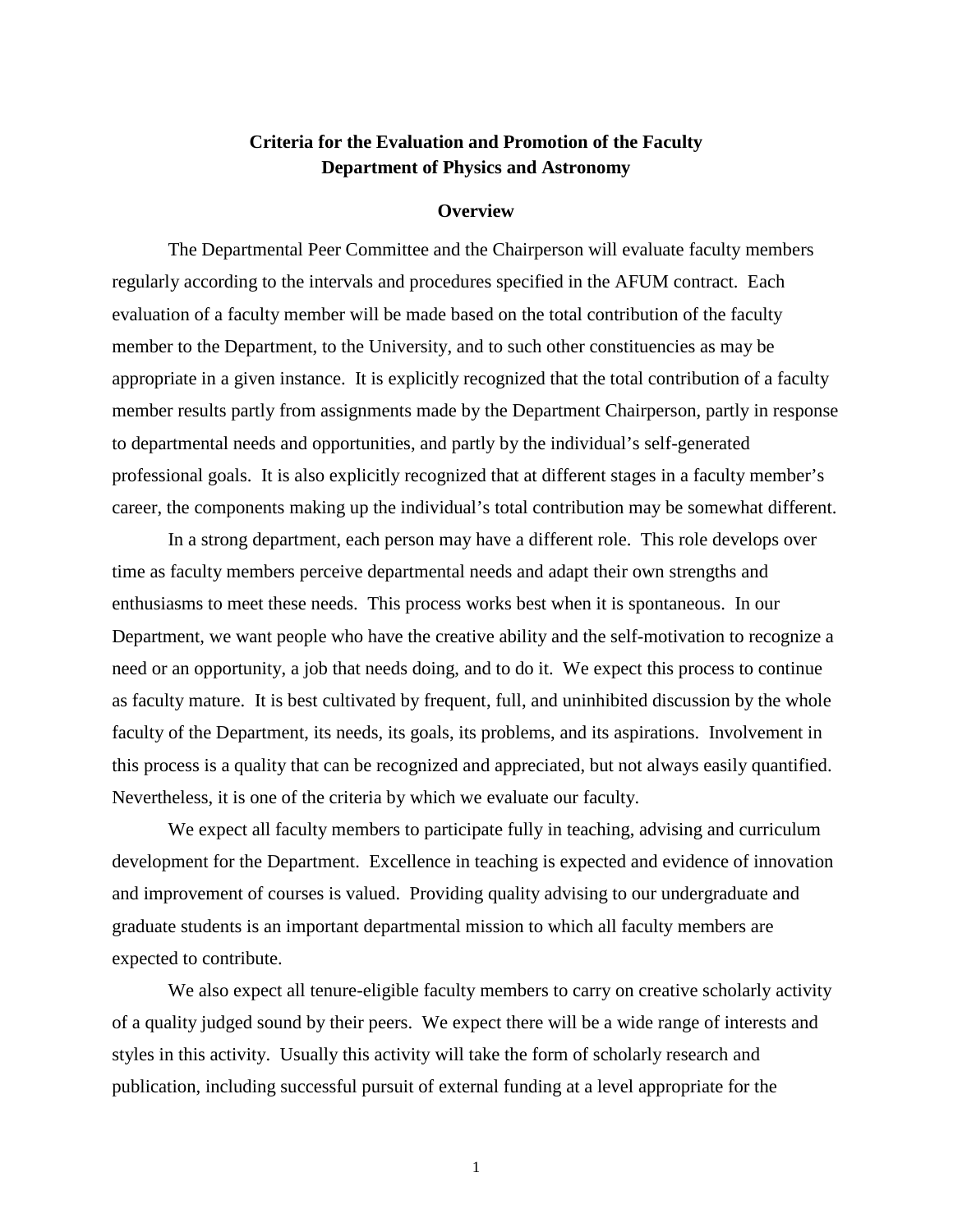individual's area of scholarship. Vigorous, creative, and high-quality scholarly activity is also a major component in determining the rate at which a faculty member advances in rank.

In addition to the faculty member's activities in teaching, advising, and scholarly research, each faculty member's service and outreach contributions will be evaluated. Service to the Department, the College, the University, the State of Maine, the professional community, and the public are all valued.

Thus, the faculty member's total contribution should include activities in teaching, advising, and curriculum development; scholarly work; and service and outreach. As emphasized above, the mix of these activities will vary from person to person and may vary over a faculty member's career. It is the faculty member's total contribution each year that is important, and a faculty member is expected to contribute in all of these areas unless his/her appointment specifies otherwise. The criteria delineated below assume a standard 50% research, 50% teaching appointment, and at all reappointment and promotion points, the Peer Committee will adjust expectations within the criteria for consideration of candidates with appointments that vary from this standard. The Committee will consider that quantities of various types of activities, output and results may vary, according to the research/teaching mix associated with the subject faculty person's appointment, but high quality will be expected in all areas of professional endeavor.

The actual activities carried out by a faculty member in any year are to be summarized in an activity report prepared by the faculty member, which forms the basis for the evaluation. The specific criteria to be used by the Peer Committee for evaluation and promotion are given below.

This document is written to cover the milestones of a faculty member who is on the usual appointment/promotion track in the Department (six years as assistant professor, then consideration for promotion to associate professor, and, if successful at that point, consideration for promotion to full professor a few years later). In case of considering the granting of tenure without promotion, the peer committee will use the criteria for promotion to the applicant's current rank (with tenure), as stated in this document. Early promotion to associate professor with tenure is discussed as one special case below, but other unusual cases will be handled by the Peer Committee in the spirit of the standard criteria herein.

For non-tenure-track faculty, the peer committee review for reappointment will be based on requirements stated in the contract that the faculty member received from the University and the duties assigned by the department chair during the period under review.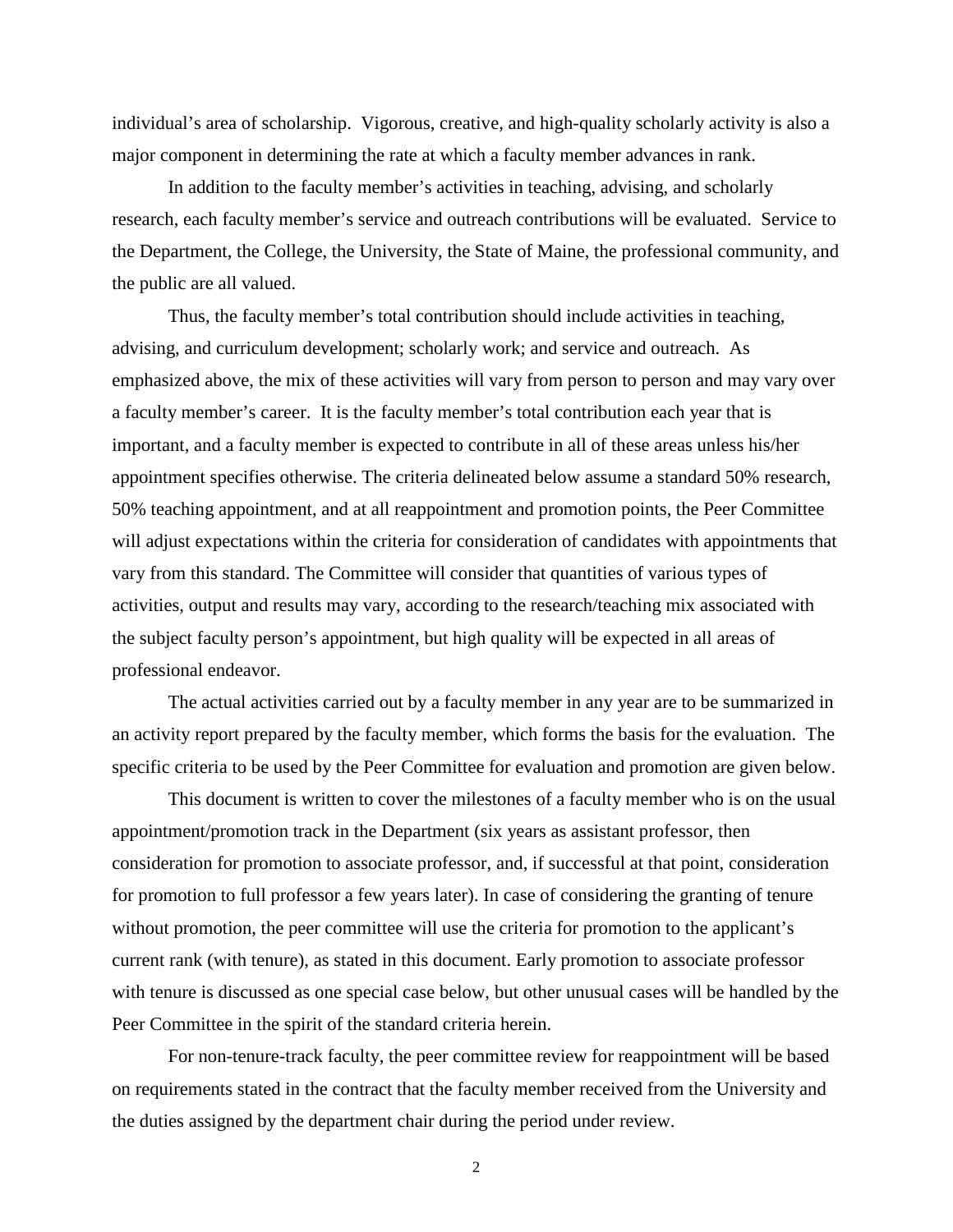#### **Composition of the Peer Committee**

For matters of reappointment of tenure-track and non-tenure-track faculty, post-tenure review, appointment (or reappointment) of adjunct or cooperating faculty, and other routine matters, the peer committee will consist of three faculty members elected by the full department faculty to serve three-year, rotating terms. Each member serves as coordinator of the committee's activities during her/his third year on the committee.

For matters involving granting of tenure or promotion of current faculty, the peer committee will consist of all department faculty members at or above the rank/status that is the goal of the application. Thus for consideration of tenure, the peer committee will consist of all department faculty members who are tenured at the time of application. For promotion to Associate Professor, the peer committee will be all current Associate Professors and Professors, and only Professors will sit on the committee for consideration of promotion to Professor. In case of an application for tenure and promotion to Professor, the Peer Committee of all tenured Department faculty must first consider and vote on the granting of tenure. If that vote is in favor of the granting of tenure, then the Peer Committee of Professors will consider the promotion to Professor.

#### **Criteria for Peer Committee Evaluation and Recommendation for Promotion**

 Faculty members in the Department of Physics and Astronomy are expected to contribute in each of the three areas of scholarship, teaching, and service. While appropriate service can strengthen a faculty member's record, it cannot make up for inadequate scholarship or teaching.

#### **1. Scholarship**

The faculty member must demonstrate development of a significant research program resulting in scholarly contributions to physics, astronomy, or a closely related field and a pattern of obtaining adequate resources to support that research.

#### Evaluation of Assistant Professors

The Peer Committee's evaluation will assess the Assistant Professor's progress toward meeting the scholarship requirements for promotion to Associate Professor and the granting of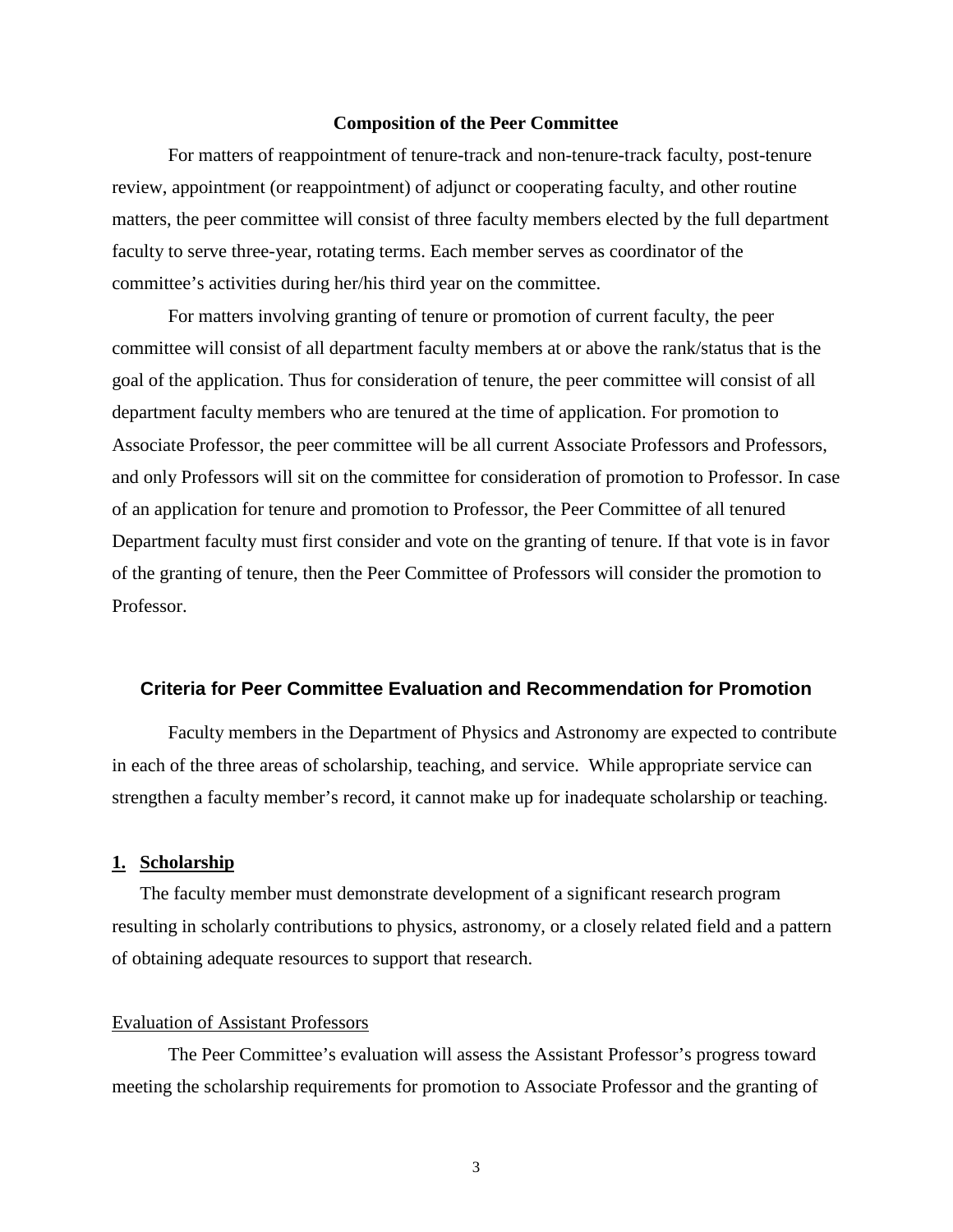tenure, except that external letters will not be required. Work in progress and previous Peer Committee and Chairperson evaluations will also be considered.

### Promotion to Associate Professor with Tenure

The Peer Committee must evaluate the extent, quality, and sustainability of the faculty member's scholarly activity. As part of this evaluation, the Peer Committee must obtain at least three letters evaluating the faculty member's scholarly contributions and potential for continued contribution from recognized authorities in the candidate's research area. These authorities must be from outside the University of Maine System. Normally six letters are obtained, three from individuals selected by the Committee and three from individuals selected by the candidate. Additional references (from within or without the University of Maine System) may also be sought at the discretion of the Peer Committee or suggestion of the candidate.

• The candidate will meet the following requirements:

1. Must have achieved a national reputation and be respected as a researcher in the professional community, as indicated by the external letters and other documentation of scholarly activity. This activity would normally include, at minimum,

- a. publishing *refereed* scholarly works in which the candidate played a significant role,
- b. obtaining adequate resources to support research activities, and
- c. presenting talks at major national or international professional meetings.
- 2. Must have, in the external letters and other documentation, indications that the scholarly activity has good likelihood for continued success.
- In support of the case for having met the above requirements, the candidate must submit evidence of scholarly accomplishments. The following are examples:
	- 1. Authorship or co-authorship of refereed articles, books or book chapters based on work since appointment as an assistant professor.
	- 2. Colloquia or talks presented at professional meetings or other institutions.
	- 3. Editorship of one or more scholarly books.
	- 4. Scholarly research proposals submitted and proposals approved by external funding agencies, including industries.
	- 5. Editorship or membership of the board of editors of a scholarly journal.
	- 6. Peer recognition of scholarly activity, including awards and prizes.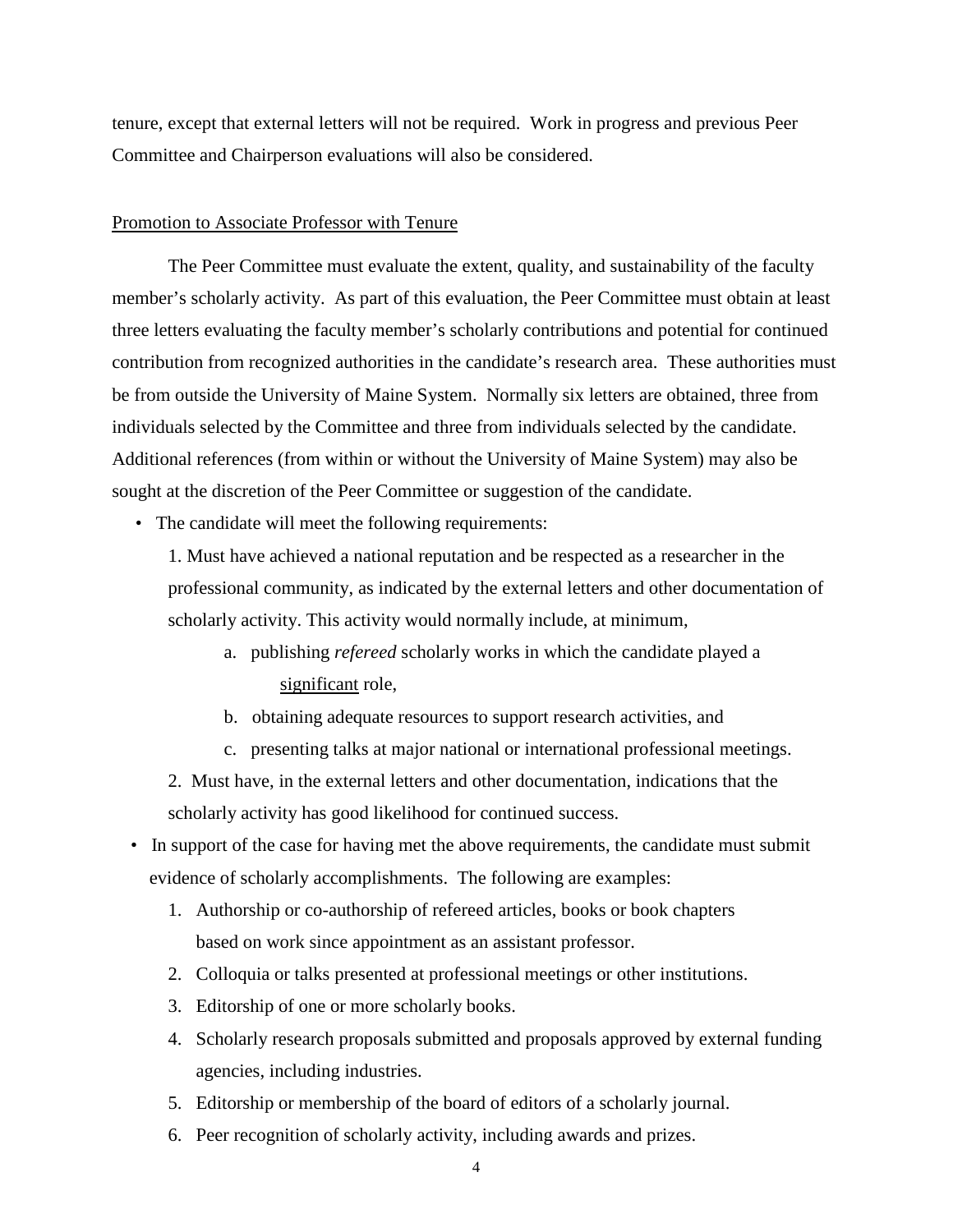- 7. Organization of professional meetings, symposia, and workshops.
- 8. Productive research collaborations including technology transfer.
- 9. Published reviews of books.
- 10. Patent disclosures and submissions.
- 11. Other evidence of significant scholarly activity.

#### Early Promotion to Associate Professor with Tenure

 To recommend for early promotion, the Peer Committee must determine that a candidate is an unusually productive scholar, in terms of the impact of the applicant's research work on the field. Such impact may be evidenced by, for example, particularly strong external letters, numerous citations in publications of others, recognition from national professional societies, and/or success in competitive funding application pools with national agencies.

### Evaluation of Associate Professors

The Committee's evaluation will be based on the same scholarship criteria as for promotion to rank except that external letters will not be required. Previous Peer Committee and Chairperson evaluations will also be considered.

## Promotion to Professor

The candidate must demonstrate outstanding scholarship and be recognized by peers outside the University of Maine System as having made a significant contribution in his/her area of expertise. In addition to meeting the criteria for promotion to Associate Professor, the candidate must demonstrate significant additional scholarly contributions since promotion to Associate Professor. Also, the letters and other documented scholarly activity must indicate that the faculty member is internationally known and has likelihood for continued significant scholarly contributions.

## Evaluation of Professors

The Committee will use the same scholarship criteria as for promotion to rank except that external letters will not be required. Previous Peer Committee and Chairperson evaluations will also be considered.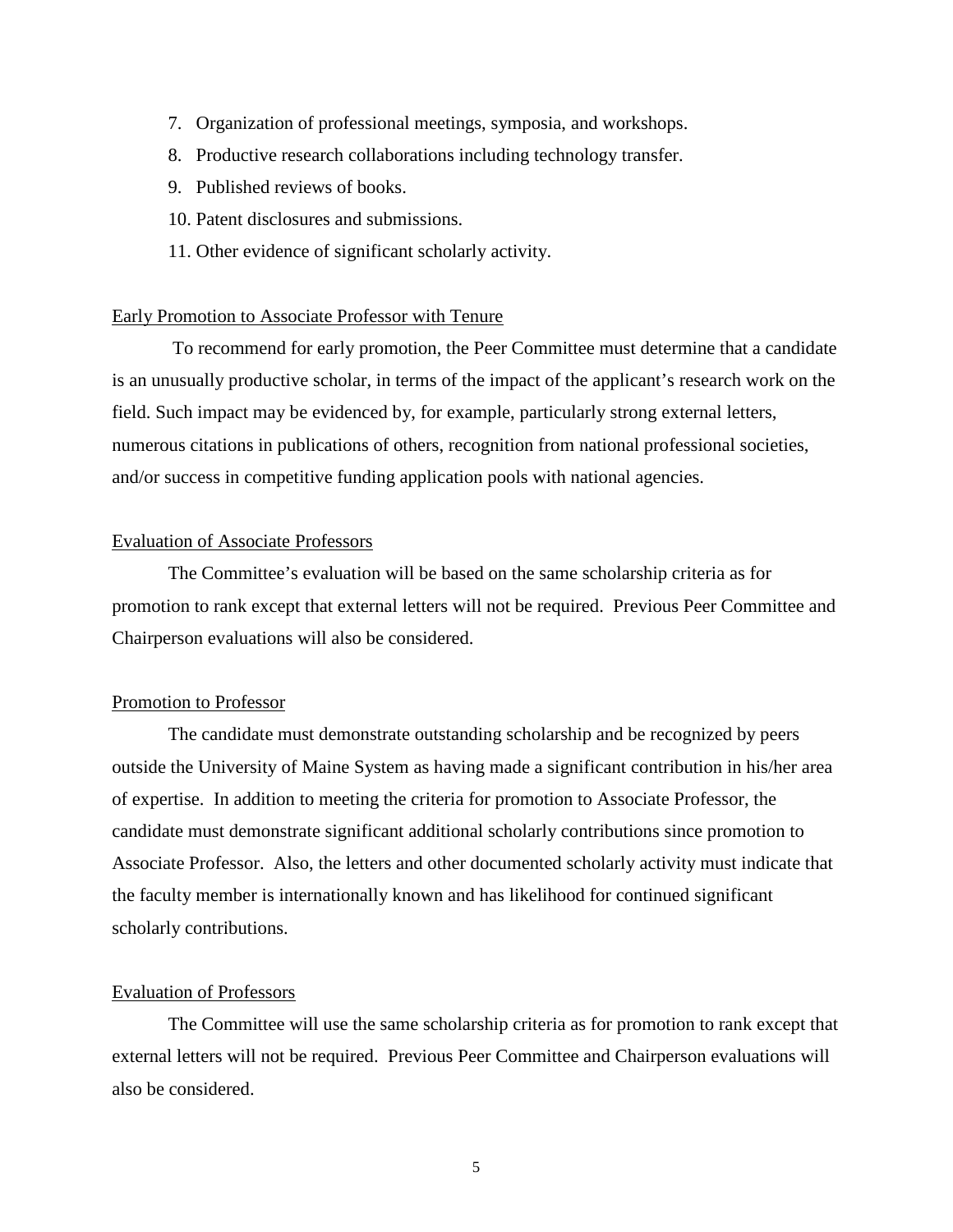## **2. Teaching and Advising**

 Each faculty member is expected to contribute to the teaching and advising mission of the Department. Specific responsibilities are assigned by the Chairperson in consultation with the faculty member.

## Evaluation of Assistant Professors

The Peer Committee's evaluation will assess the Assistant Professor's progress toward meeting the teaching and advising requirements for promotion to Associate Professor and the granting of tenure. Documents describing current and planned progress, previous Peer Committee evaluations, and Chairperson evaluations will also be considered.

# Promotion to Associate Professor with Tenure (and Early Promotion to Associate Professor with Tenure)

- In general, the candidate must have chaired at least one M.S. or Ph.D. committee and demonstrated effectiveness as a graduate student advisor. This effectiveness can be demonstrated by student accomplishments, advisory committee meetings, input to defenses, etc.
- The candidate must have established a record as an effective teacher. The effectiveness is evidenced by:
	- 1. Course evaluations by undergraduate and graduate students.
	- 2. Written and signed student comments.
	- 3. Awards and nominations for awards for teaching activities.
- The Peer Committee will also consider other evidence of teaching accomplishments that may include:
	- 1. Evidence of innovative teaching, including new methods of teaching and institution of new courses, as demonstrated by relevant documentation or publications.
	- 2. Informed judgements of colleagues.
	- 3. Measures of student performance by an independent mechanism such as comparative norm tests.
	- 4. Evidence of effectiveness as an undergraduate advisor, if such duties are assigned.
	- 5. Participation in teaching workshops.
	- 6. Presentations and publications on teaching.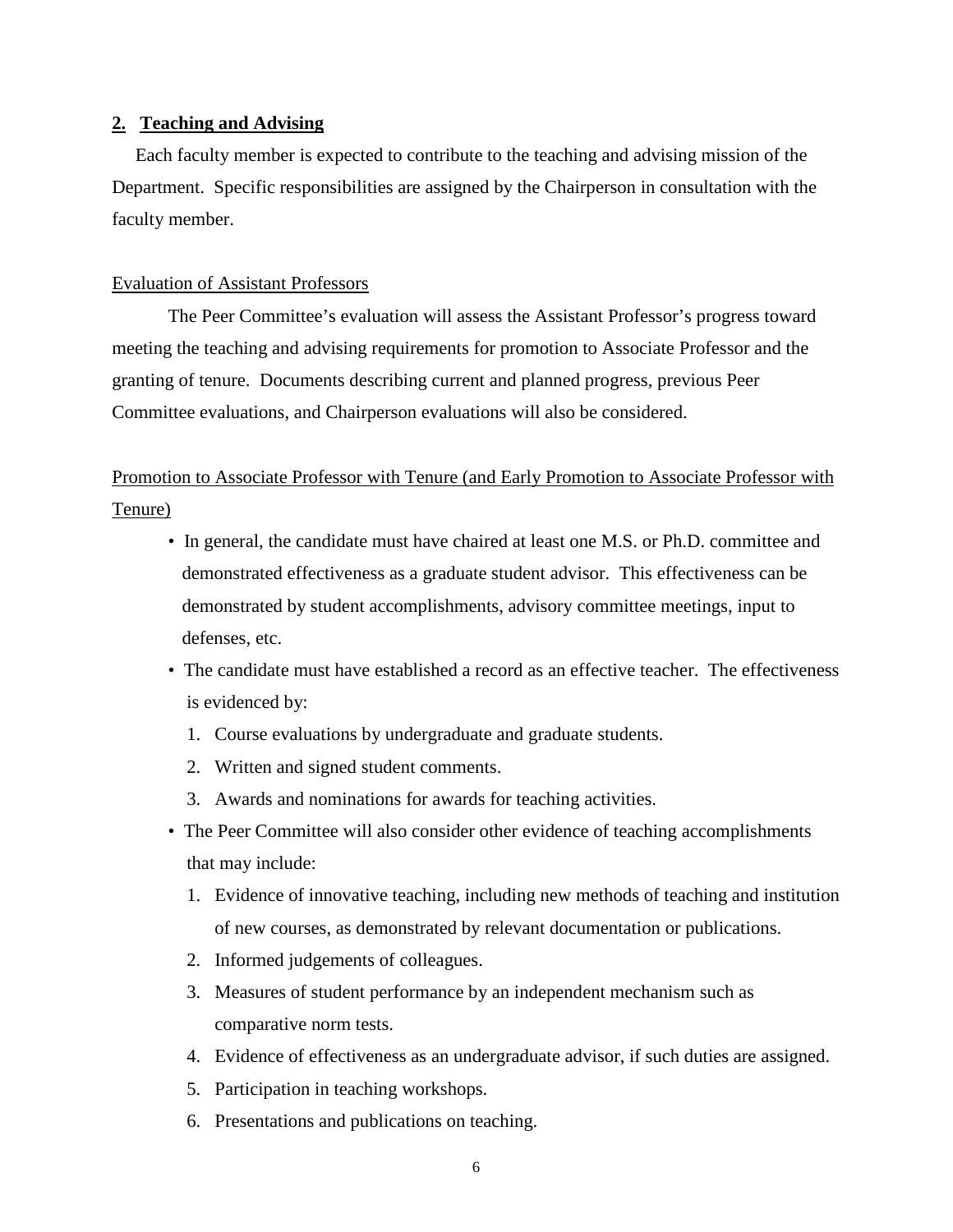- 7. Supervision of independent senior projects, participation in the Honors Program, development of courses, refereed publications describing new pedagogical approaches, approval of proposals relating to teaching research or acquisition of equipment for teaching.
- 8. If deemed necessary by the Peer Committee, Committee members may observe the candidate's teaching or review course materials.

## Evaluation of Associate Professors

The Committee's evaluation of teaching and advising will be based on the same criteria as for promotion to rank. Previous Peer Committee and Chairperson evaluations will also be considered.

#### Promotion to Professor

Promotion to Professor requires a continued high level of teaching and advising performance, evaluated according to the criteria for promotion to Associate Professor. Previous Peer Committee and Chairperson evaluations shall be considered.

## Evaluation of Professors

Continued high level of performance on teaching and advising criteria for promotion to rank is expected. Previous Peer Committee and Chairperson evaluations shall be considered.

## **3.\_ Service**

Service within the University community can take many forms. Service outside the University is generally limited to activities in the capacity of a professional physicist or astronomer or to activities carried out as a representative of the University.

#### Evaluation of Assistant Professors

The Committee's evaluation will assess the Assistant Professor's progress toward meeting the service-related requirements for promotion to Associate Professor and the granting of tenure. Work in progress and previous Peer Committee and Chairperson evaluations will also be considered.